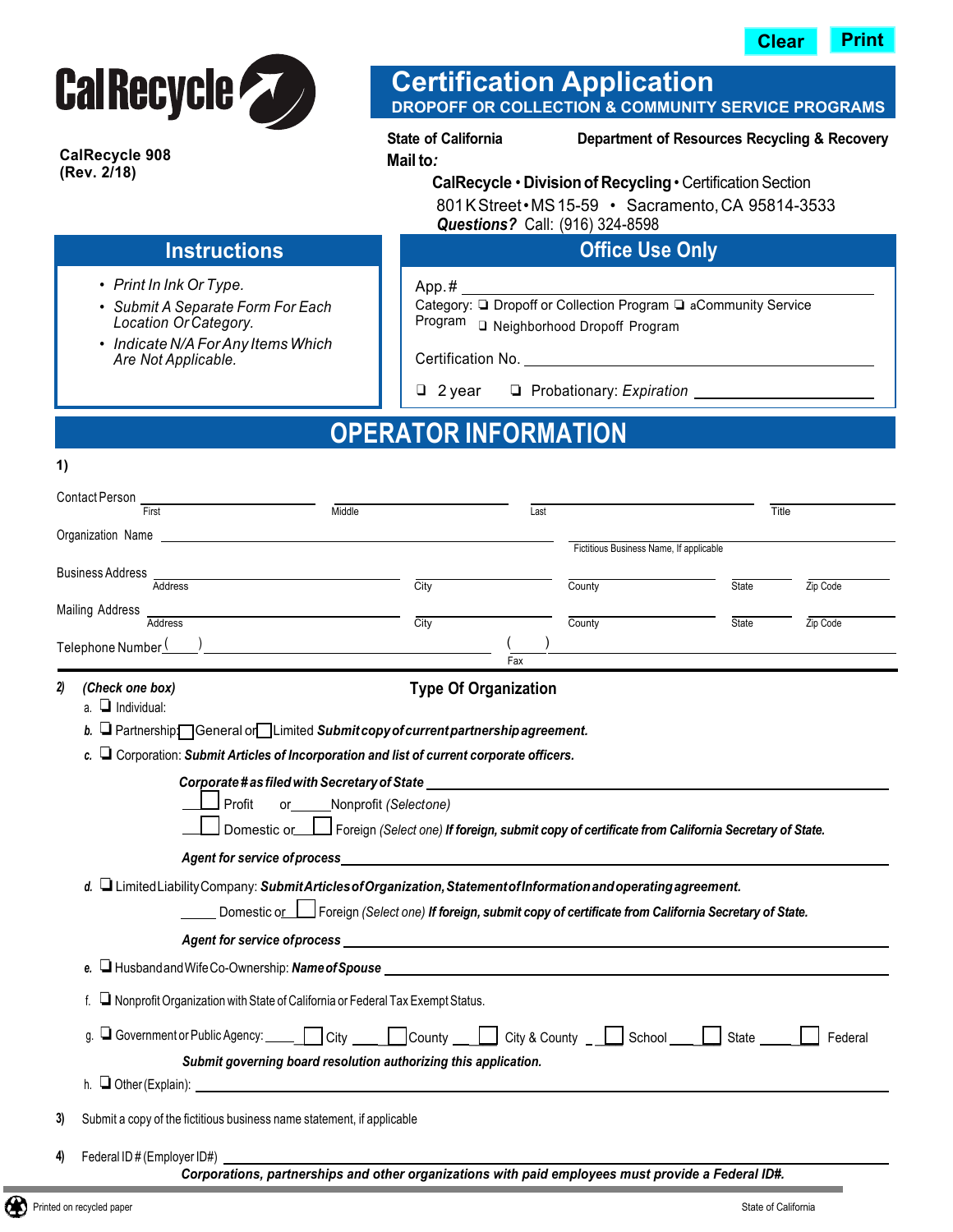# **OPERATOR INFORMATION (Continued)**

| 5) | Are you or this program currently certified by CalRecycle, Division of Recycling, in any category?  □ Yes<br><b>If YES</b> , Certification Number(s) <b>Manual</b>                                                                  | $\Box$ No |
|----|-------------------------------------------------------------------------------------------------------------------------------------------------------------------------------------------------------------------------------------|-----------|
| 6) | <b>If YES, Certification Number(s)</b> And the state of the state of the state of the state of the state of the state of the state of the state of the state of the state of the state of the state of the state of the state of th | $\Box$ No |
| 7) |                                                                                                                                                                                                                                     | $\Box$ No |
| 8) |                                                                                                                                                                                                                                     | $\Box$ No |
| 9) | $\Box$ Yes                                                                                                                                                                                                                          | $\Box$ No |
|    |                                                                                                                                                                                                                                     |           |

# **PROGRAM DESCRIPTION**

| 10) | ProgramName                                                                                                                                                                              |                                                                                           |                |                                                                                                                                                                                                                                           |  |  |  |  |
|-----|------------------------------------------------------------------------------------------------------------------------------------------------------------------------------------------|-------------------------------------------------------------------------------------------|----------------|-------------------------------------------------------------------------------------------------------------------------------------------------------------------------------------------------------------------------------------------|--|--|--|--|
| 11) | What types of empty beverage containers do you collect or accept?                                                                                                                        |                                                                                           |                |                                                                                                                                                                                                                                           |  |  |  |  |
|     | $\Box$ . Aluminum                                                                                                                                                                        | $\Box$ Glass                                                                              | $\Box$ Plastic | $\Box$ Bimetal                                                                                                                                                                                                                            |  |  |  |  |
| 12) |                                                                                                                                                                                          |                                                                                           |                | Are you applying as a Neighborhood Dropoff Program? ………………………………………………………………………… □ Yes □ No                                                                                                                                               |  |  |  |  |
|     | If yes, submit a copy of a letter of authorization from city, county, or city and county specifying the dropoff locations, and a regional map outlining the<br>geographical area served. |                                                                                           |                |                                                                                                                                                                                                                                           |  |  |  |  |
|     |                                                                                                                                                                                          | List the address of the dropoff location(s) served under the neighborhood dropoff program |                |                                                                                                                                                                                                                                           |  |  |  |  |
| 13) |                                                                                                                                                                                          |                                                                                           |                | Do you have an established (or regular) route you follow to collect empty beverage containers? $\cdots$ $\cdots$ $\cdots$ $\cdots$ $\cdots$ $\cdots$ $\cdots$ $\cdots$ $\Box$ Yes $\Box$ No                                               |  |  |  |  |
| 14) |                                                                                                                                                                                          |                                                                                           |                |                                                                                                                                                                                                                                           |  |  |  |  |
| 15) |                                                                                                                                                                                          |                                                                                           |                |                                                                                                                                                                                                                                           |  |  |  |  |
|     | If yes, please list the name, address, phone and contact person for three of any of the following: bars, restaurants, hotels and motels where you collect.                               |                                                                                           |                |                                                                                                                                                                                                                                           |  |  |  |  |
|     |                                                                                                                                                                                          |                                                                                           |                |                                                                                                                                                                                                                                           |  |  |  |  |
| 16) |                                                                                                                                                                                          |                                                                                           |                |                                                                                                                                                                                                                                           |  |  |  |  |
|     | If yes, please list the name, address, phone and contact person for three of any of the following: office buildings, industrial/commercial buildings where you<br>collect.               |                                                                                           |                |                                                                                                                                                                                                                                           |  |  |  |  |
|     |                                                                                                                                                                                          |                                                                                           |                |                                                                                                                                                                                                                                           |  |  |  |  |
| 17) | Where else do you collect empty beverage containers?                                                                                                                                     |                                                                                           |                | □ Streets/Alleys □ Apartment Complexes □ Parks/Recreation Areas □ Parking Lots □ Residential Garbage □ Transfer Station □ Landfill Disposal Site<br>$\Box$ Material Recovery Facility (MRF) $\Box$ Special Events $\Box$ Other (explain): |  |  |  |  |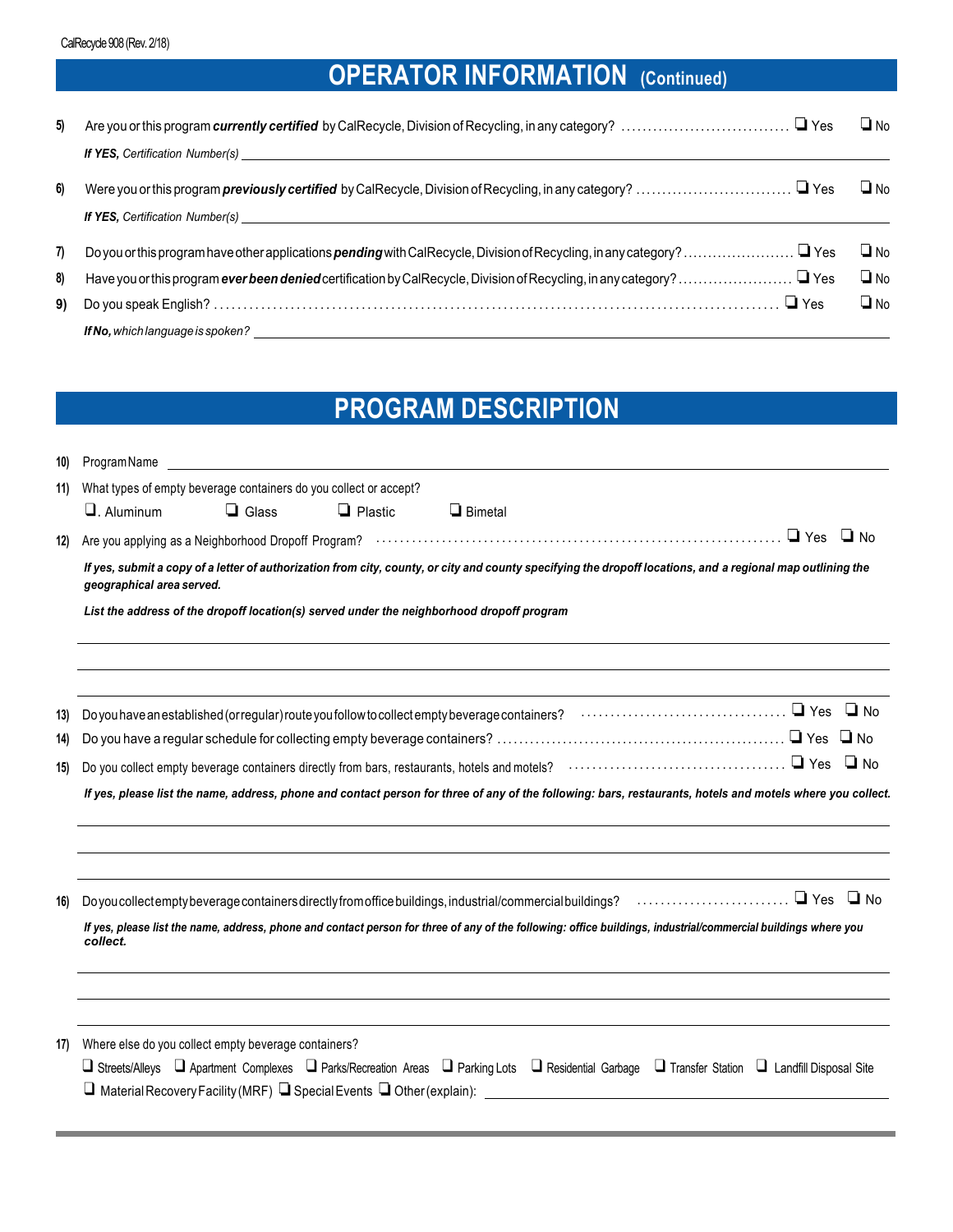## **PROGRAM DESCRIPTION (Continued)**

 *18)* Do you have donation bins at specific locations? .......................................................................... ❏Yes ❏No If yes, how many?

If yes, where are your donation locations? (e.g., school, store parking lot, church, specific address, etc.)

|                                                                                                                      |                      |  | 19) Doyou collectempty beverage containers at <b>residential</b> curbside under contract or with written acknowledgment by a local government agency? |  |  |  |  |  |
|----------------------------------------------------------------------------------------------------------------------|----------------------|--|-------------------------------------------------------------------------------------------------------------------------------------------------------|--|--|--|--|--|
|                                                                                                                      |                      |  |                                                                                                                                                       |  |  |  |  |  |
| If yes, attach a copy of your current permit or formal acknowledgment of operation from the local government agency. |                      |  |                                                                                                                                                       |  |  |  |  |  |
|                                                                                                                      |                      |  | $\Box$ Yes $\Box$ No                                                                                                                                  |  |  |  |  |  |
|                                                                                                                      | $\Box$ National Park |  | Military Installation Dother Federal Property                                                                                                         |  |  |  |  |  |
| If yes, submit authorization for State Inspectors to enter property.                                                 |                      |  |                                                                                                                                                       |  |  |  |  |  |
|                                                                                                                      |                      |  |                                                                                                                                                       |  |  |  |  |  |
|                                                                                                                      |                      |  |                                                                                                                                                       |  |  |  |  |  |
|                                                                                                                      |                      |  |                                                                                                                                                       |  |  |  |  |  |

### **DECLARATION AND SIGNATURES**

 *25)*a.Iagree to operate my programin compliancewith the CaliforniaBeverage Container Recycling andLitter ReductionAct, including all relevant regulations contained in Chapter 5 of Division 2 of Title 14 of the California Code of Regulations.

b. I declare under penalty of perjury under the laws of the State of California that all information on this application and supporting documents is true and correct and that I am authorized to sign this application.

*Note: Please refer to note below (\* ) for information on who is eligible and required to sign this form.* 

|                                                                                                                                                                                                                                      |        |      |                                                                                                                                                                                                                                      |       | $\mathsf{on}$ and $\mathsf{on}$ and $\mathsf{on}$ are $\mathsf{on}$ and $\mathsf{on}$ and $\mathsf{on}$ are $\mathsf{on}$ and $\mathsf{on}$ are $\mathsf{on}$ and $\mathsf{on}$ are $\mathsf{on}$ and $\mathsf{on}$ are $\mathsf{on}$ and $\mathsf{on}$ are $\mathsf{on}$ and $\mathsf{on}$ are $\mathsf{on}$ and |  |
|--------------------------------------------------------------------------------------------------------------------------------------------------------------------------------------------------------------------------------------|--------|------|--------------------------------------------------------------------------------------------------------------------------------------------------------------------------------------------------------------------------------------|-------|-------------------------------------------------------------------------------------------------------------------------------------------------------------------------------------------------------------------------------------------------------------------------------------------------------------------|--|
| City                                                                                                                                                                                                                                 | County |      | State                                                                                                                                                                                                                                |       | (Month/Day/Year)                                                                                                                                                                                                                                                                                                  |  |
|                                                                                                                                                                                                                                      |        |      | Title <u>such and the series of the series of the series of the series of the series of the series of the series of the series of the series of the series of the series of the series of the series of the series of the series</u> |       |                                                                                                                                                                                                                                                                                                                   |  |
| Printed Name <b>contract the contract of the contract of the contract of the contract of the contract of the contract of the contract of the contract of the contract of the contract of the contract of the contract of the con</b> |        |      | Residence Phone ( )                                                                                                                                                                                                                  |       |                                                                                                                                                                                                                                                                                                                   |  |
| Address                                                                                                                                                                                                                              |        | City |                                                                                                                                                                                                                                      | State | Zip Code                                                                                                                                                                                                                                                                                                          |  |
|                                                                                                                                                                                                                                      |        |      |                                                                                                                                                                                                                                      |       |                                                                                                                                                                                                                                                                                                                   |  |
| Social Security #** Letter and the second security with the second security with the second second second second second second second second second second second second second second second second second second second seco       |        |      |                                                                                                                                                                                                                                      |       |                                                                                                                                                                                                                                                                                                                   |  |
|                                                                                                                                                                                                                                      |        |      |                                                                                                                                                                                                                                      | on    |                                                                                                                                                                                                                                                                                                                   |  |
| City                                                                                                                                                                                                                                 | County |      | State                                                                                                                                                                                                                                |       | (Month/Day/Year)                                                                                                                                                                                                                                                                                                  |  |
|                                                                                                                                                                                                                                      |        |      | Residence Phone ( )                                                                                                                                                                                                                  |       |                                                                                                                                                                                                                                                                                                                   |  |
| Address                                                                                                                                                                                                                              |        |      |                                                                                                                                                                                                                                      | State |                                                                                                                                                                                                                                                                                                                   |  |
|                                                                                                                                                                                                                                      |        | City |                                                                                                                                                                                                                                      |       | Zip Code                                                                                                                                                                                                                                                                                                          |  |
| Social Security #** New York 1997                                                                                                                                                                                                    |        |      |                                                                                                                                                                                                                                      |       |                                                                                                                                                                                                                                                                                                                   |  |

 *\* Who must sign affidavit: For Individuals-the applicant; Partnerships-each partner; Husband & Wife Co-ownerships-both husband & wife; Corporations, Limited Liability Companies, Government or Public Agencies-persons with authority to legally bind said entity to a contract (e.g., Executive Officer, Managing Member).* 

*\*\* Providing the Social Security Number is voluntary in accordance with the Privacy Act of 1974 (PL 93-579). This information is used for applicant identification purposes. Authority: California Beverage Container Recycling and Litter Reduction Act (Public Resources Code Section 14500 et seq.).*